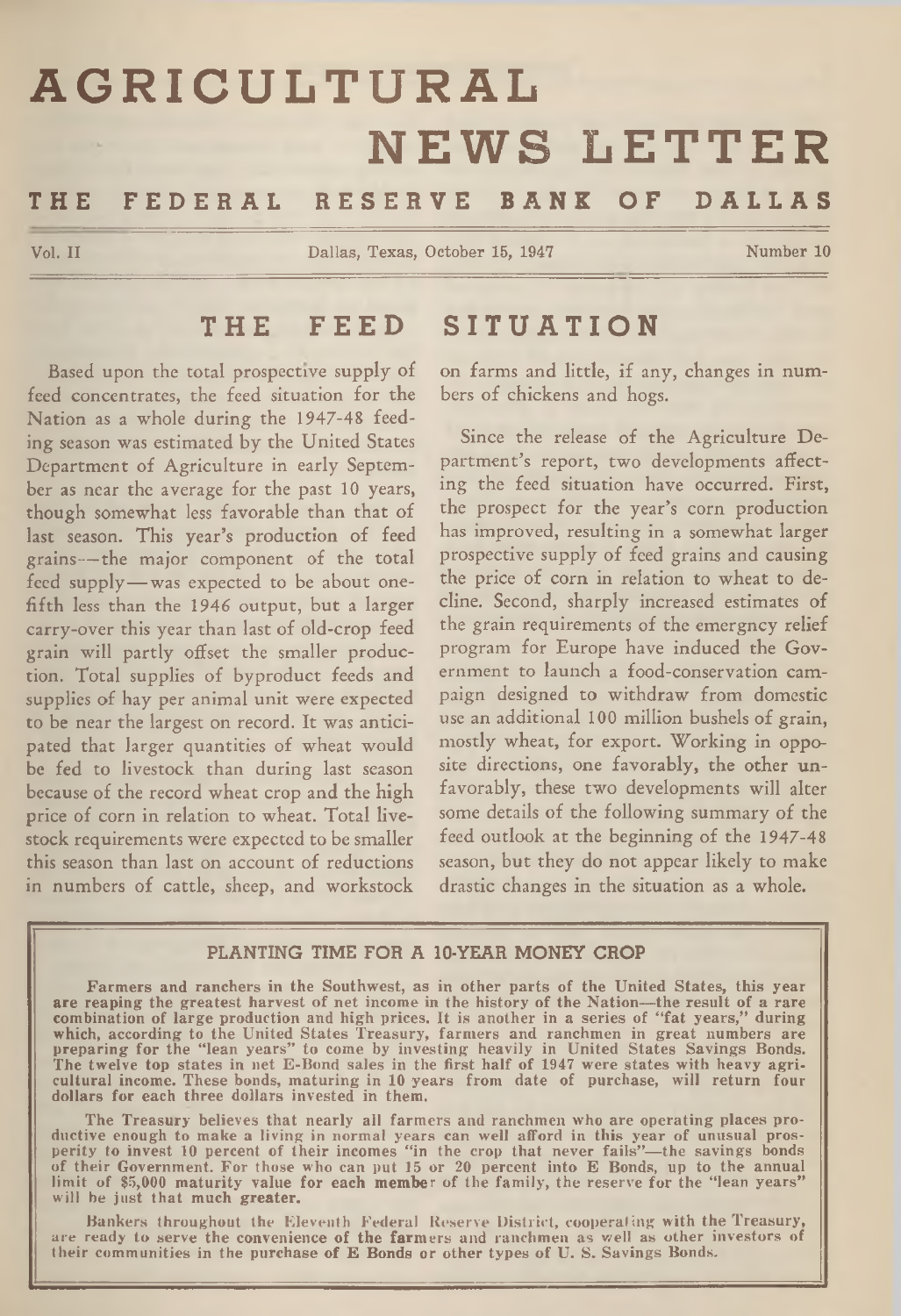Production of the four principal feed grains (corn, oats, barley, and grain sorghums) in the Nation was expected to be about 22 percent below last year and the smallest since 1939. The decline in combined production is due largely to a reduced corn crop this year, which was estimated at 2,403-, 913,000 bushels on September 1, compared with the record crop of 3,287,927,000 bushels produced last year. Corn normally accounts for more than half the quantity of all grains and other concentrates fed to livestock. Consequently, this year's decline of 27 percent in corn production, coupled with declines of 19 percent in oats and 13 percent in grain sorghums, seriously affects the supply of feed concentrates per animal unit this season. However, as suggested above, the reduced supply of new-crop feed grains is partly offset by a large carry-over of old corn, an improved outlook for the new crop on October 1, and a prospect of record supplies of oilseed cake and meal.

August reports on production of oilseed crops indicated that the total supply of cake and meal would be larger in 1947-48 than in the previous season—possibly about 10 percent. Most of the anticipated increase was in linseed and cottonseed cake and meal, since soybean cake and meal production was expected to be somewhat smaller than in 1946- 47. Production of grain byproduct feeds was expected to be heavy, although slightly smaller than last season's very large output. It is now evident that this estimate will be affected considerably by the expanded grain export program and that the season's output of these feeds may be considerably smaller than in 1946-47.

The total feed concentrate supply (including feed grains, byproduct feeds, and wheat and rye for feed) was estimated by the Department of Agriculture on September 1 at 12 percent less than the large 1946-47 supply and smaller than in other recent years, but slightly larger than the 1937-41 average. Livestock numbers, however, have been declining since the peak was reached in 1944, and a further small reduction is in prospect

this year. Therefore, the indicated 1947-48 supply of feed concentrates per grain-consuming animal unit was near the average for the past 10 years.

Adequate supplies of hay, much above average for the last ten years, were in prospect for the 1947-48 feeding season, although estimated on September 1 to be a little smaller than the very large supplies of last year. Since the number of hay-consuming livestock on farms in 1947-48 was estimated to be lower than in 1946-47, due to reduced numbers of cattle and horses, the supply of hay per animal unit was expected to be the largest on record.

With a record United States wheat crop and the smallest corn crop in recent years, wheat prices in 1947-48 probably would be low relative to corn prices were it not for the upward pressure on wheat prices created by heavy actual and prospective exports of grain. The high prices of wheat resulting from this pressure may be expected to restrict sharply the feeding of wheat to livestock and may result in marketing some cattle and hogs at lighter weights.

The feed situation in the Southwest is similar to that in the Nation as a whole. Production of the four principal feed grains in 1947 is expected to fall about nine percent below 1946 and about 11 percent below the 10-year (1936-45) average. Corn production in five southwestern states— Arizona, Louisiana, New Mexico, Oklahoma, and Texas- was estimated on September 1 at 89 percent of last year's crop and 70 percent of average-Estimated production of grain sorghums, the second most important feed grain in the Southwest, is 16 percent below last year's total, while production of oats is about the same as in 1946. The carry-over of corn, oats, and barley in off-farm locations in the Southwest, estimated at 2,190,000 bushels on **July** 1, is about three times the carry-over of last year, but is small in relation to the annual production. The 1947 production of hay in this region is estimated as slightly above last year's and about 15 percent above average.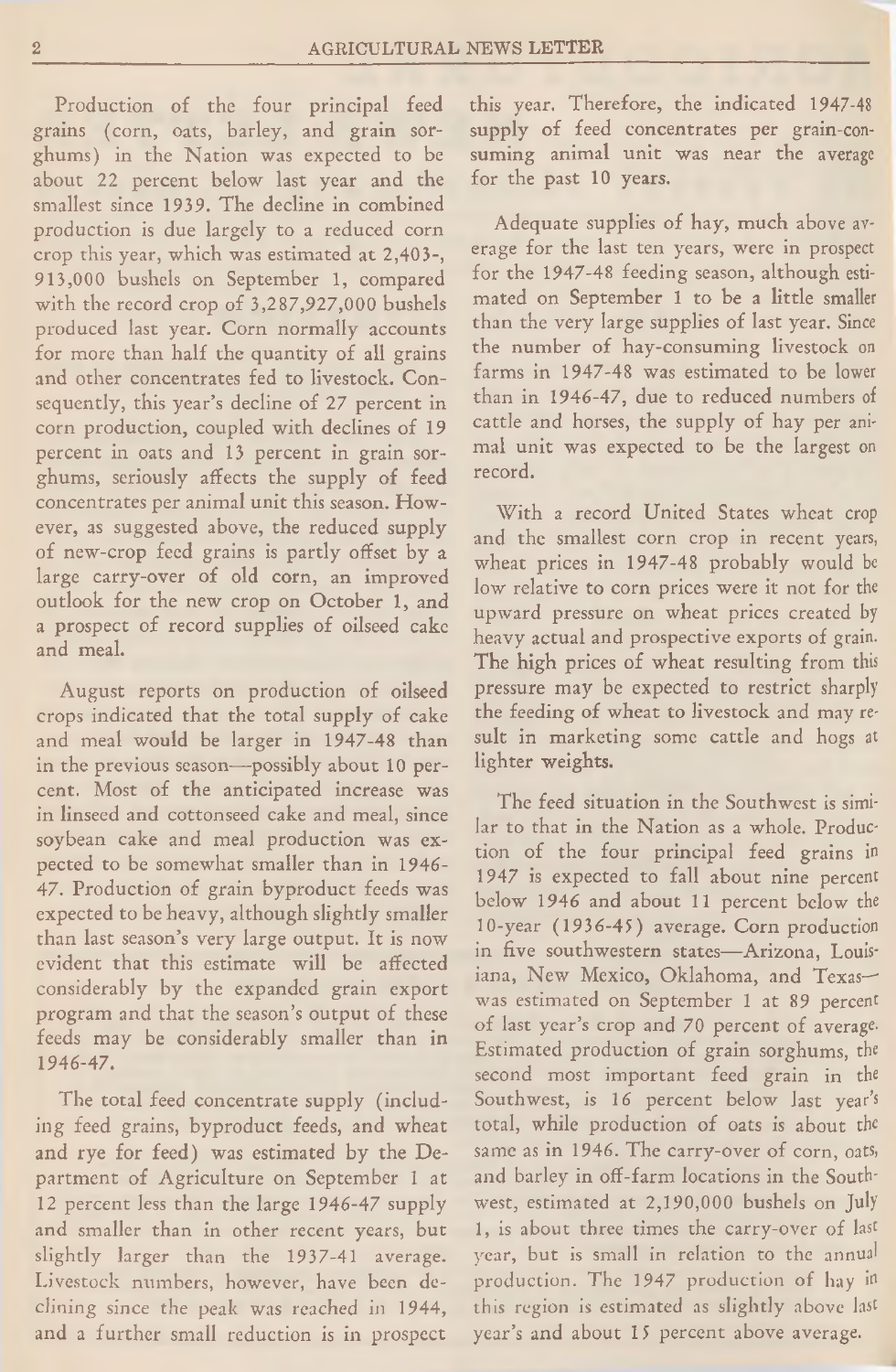The effects of indicated reductions in total feed supplies in the Southwest will be partially offset by a decline in livestock numbers. In terms of animal units, livestock numbers in the Southwest, including poultry, declined 13 percent between January 1, 1946, and the same date this year. Recent reports indicate that numbers of some types of livestock are continuing to decline. Shortages of some kinds of feed, however, particularly protein concentrates, may develop in this area during the coming winter. In any case, it is likely that feed prices will remain at high levels. Thus, southwestern livestock growers may find it unusually profitable to seed additional acreages of small grains, legumes, and grasses to furnish fall, winter, and early spring grazing. Similarly, it will be a gain to continue close culling of livestock so as to dispose of all animals that do not make efficient use of<br>feed. feed. \_\_\_\_\_\_\_\_\_\_\_

## FARM MANAGEMENT

#### Control of Peach Tree Root-Borer

The root-borer, a serious threat to peach trees, can be controlled by applications of either of two treatments to the ground around the trees, according to recent reports issued by the Experiment Stations of Louisiana and New Mexico. October is the time for application of these treatments since the root-borers lay their eggs in this month. The usual sign of infestation is an accumulation of reddish, gummy sawdust at the base of the tree.

The first of the two preparations, known as paradichlorobenzine, or P.D.B., is a white sugar-like compound which can be bought at most drug or seed stores, and is easy to apply. In the use of this treatment, the grass and weeds should be scraped from around the tree, but care should be taken not to hoe up the soil. One-half ounce to two ounces of the preparation, according to the age of the tree, should be applied in a circle about two inches from the base of the tree, and covered with a mound of soil eight inches high to protect the tree from direct contact with the chemical. Three or four weeks later, the soil should be leveled around the tree with a hoe.

The other treatment is ethylene dichloride emulsion, a liquid which is easier to apply than P.D.B., and is safer for young trees. It is applied by pouring on the ground around the tree, but not directly on the tree. This preparation varies in strength and should be used according to directions. Rough ground should be leveled before the liquid is applied. It is not necessary, in using this preparation, to erect a protective mound around the trunk of the tree.

#### Vote on Peanut Marketing Quotas December 9

A referendum on the adoption of a system of peanut marketing quotas for the 1948, 1949, and 1950 corps will be held Tuesday, December 9, 1947, according to a recent announcement of the United States Department of Agriculture. All persons engaged in the production of more than one acre of peanuts in 1947, including tenants, share croppers, and owners who share in the proceeds of the 1947 crop, are eligible to vote. Acreage allotments for 1948, which will apply if the quota system is approved, are being prepared on state, county, and farm bases. Questionnaires have been distributed by county Agricultural Conservation Committees to individual producers to obtain data for use in determining farm acreage allotments. It is expected that each farm operator will be advised of his farm's allotment for 1948 before the referendum.

Acreages allotted to the four peanut-growing states of the Eleventh Federal Reserve District for 1948 and the estimated acreage of peanuts grown alone (not interplanted with other crops) in 1946 and 1947 are as follows:

|                                                      | 1948 Allotment            | 1946                                 | 1947                                   |
|------------------------------------------------------|---------------------------|--------------------------------------|----------------------------------------|
|                                                      | (a <sub>c</sub> res)      | $(\text{acres})$                     | (acres)                                |
| Louisiana<br>New Mexico<br>Oklahoma 147,197<br>Texas | 4.152<br>6,559<br>562.626 | 4.000<br>7.000<br>221,000<br>767,000 | 10,000<br>14,000<br>282,000<br>823,000 |

### COMMODITY NOTES Grading Standards for Citrus Fruits Amended

The United States Standards for Citrus Fruits have been amended by an order issued